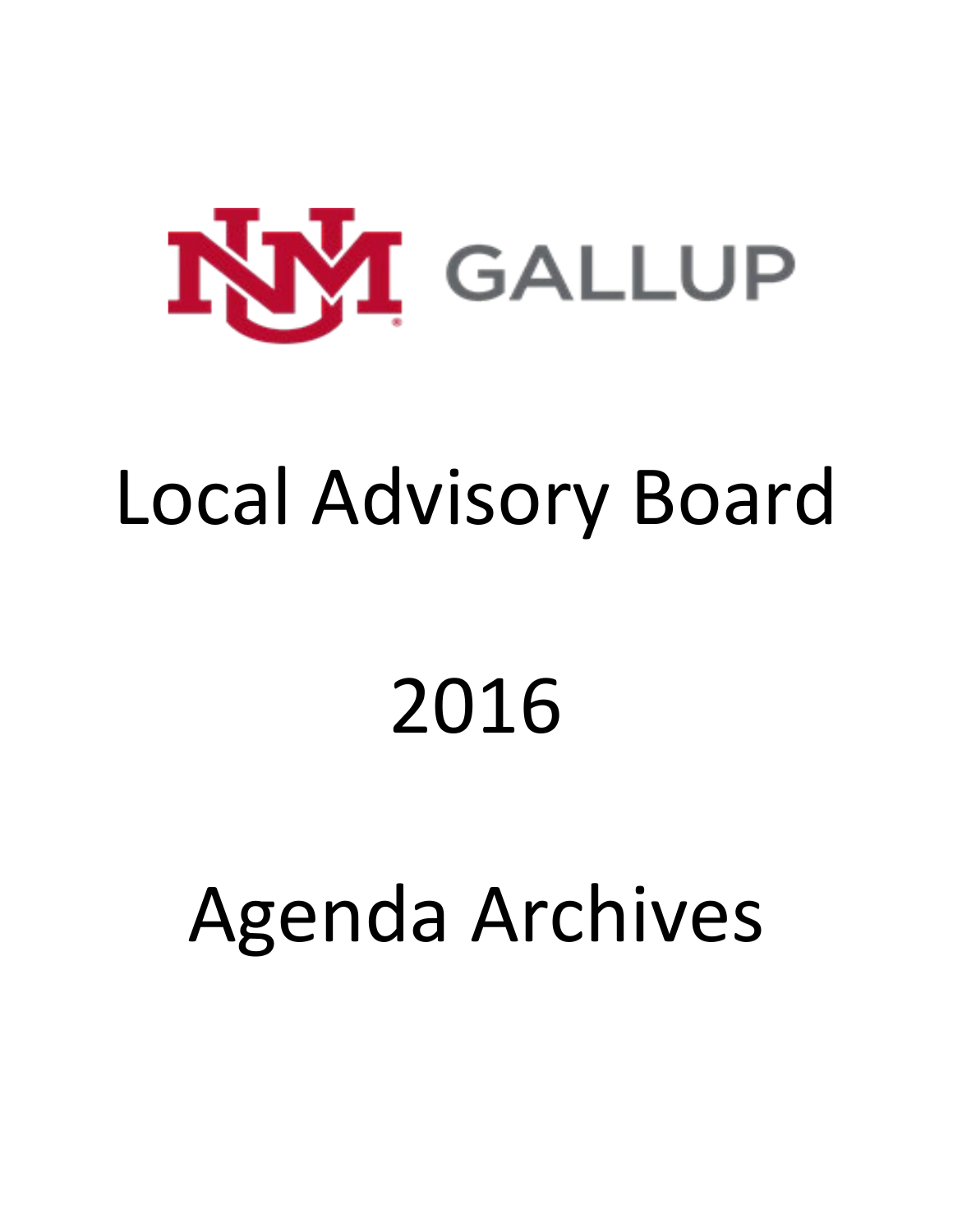| Tuesday, January 26, 2016<br>Six O'clock  |                                                                                                                                                                                                                                                                                                                                                            | Gallup<br><b>DCR</b>                                                                                                                |
|-------------------------------------------|------------------------------------------------------------------------------------------------------------------------------------------------------------------------------------------------------------------------------------------------------------------------------------------------------------------------------------------------------------|-------------------------------------------------------------------------------------------------------------------------------------|
|                                           | <b>I. MEETING CALL TO ORDER</b>                                                                                                                                                                                                                                                                                                                            | Chair                                                                                                                               |
|                                           | <b>II. ROLL CALL</b>                                                                                                                                                                                                                                                                                                                                       | <b>Recording Secretary</b>                                                                                                          |
|                                           | III. PUBLIC INPUT (15 minutes maximum)                                                                                                                                                                                                                                                                                                                     |                                                                                                                                     |
|                                           | <b>IV. INTRODUCTIONS</b><br>Jayme McMahon, Acting Director Student Affairs                                                                                                                                                                                                                                                                                 | Chair                                                                                                                               |
| Action                                    | V. VOTE TO APPROVE AGENDA                                                                                                                                                                                                                                                                                                                                  | Chair                                                                                                                               |
| Action                                    | <b>VI. VOTE ON BOARD BUSINESS</b><br>Adoption of November 17, 2015 Board Meeting Minutes                                                                                                                                                                                                                                                                   | Chair                                                                                                                               |
| Information                               | <b>VII. CAMPUS REPORTS</b><br><b>Community Outreach Coordinator</b><br>А.<br>В.<br>Instruction and Academic Affairs<br>Zuni Campus Report<br>i.<br>C.<br><b>Student Services</b><br><b>MCHS</b><br>i.<br><b>Business Operations</b><br>D.<br>Monthly Financial Update<br>i.<br><b>Monthly Grants Update</b><br>ii.<br><b>Chief Executive Officer</b><br>Е. | Ara Green<br>Ken Roberts<br><b>Bruce Klewer</b><br>Jayme McMahon<br><b>Connie Torres</b><br><b>Rick Goshorn</b><br>Christopher Dyer |
| Information                               | <b>VIII. OLD BUSINESS</b><br><b>Operating Agreement Discussion</b>                                                                                                                                                                                                                                                                                         | Chair                                                                                                                               |
| Action<br>Information<br>Action<br>Action | <b>IX. NEW BUSINESS</b><br>А.<br>Vote on 2015-2016 Budget Adjustment Request #1<br>Open Discussion on Tuition Increase for FY 2017<br>В.<br>C. Discuss and Vote on Meeting Quarterly<br>Accept Aaron Kowalski Resignation<br>D.                                                                                                                            | Chair<br><b>Rick Goshorn</b><br><b>Rick Goshorn</b><br>Chair<br>Chair                                                               |
| Action                                    | X. VOTE TO ADJOURN FOR EXECUTIVE SESSION                                                                                                                                                                                                                                                                                                                   | Chair                                                                                                                               |
| Information                               | XI. EXECUTIVE SESSION<br>Executive Session pursuant to NM Open Meeting Act; Personnel Matter, Section 10-15-<br>1-H.(2) NMSA 1978.                                                                                                                                                                                                                         |                                                                                                                                     |
|                                           | <b>INVITE THE PUBLIC BACK INTO THE MEETING</b>                                                                                                                                                                                                                                                                                                             | Chair                                                                                                                               |
| Action                                    | XII. VOTE TO RECONVENE FROM EXECUTIVE SESSION<br>Certification that only those matters described in Agenda Item XI were discussed in<br>Executive Session and if necessary, final action with regard to those matters will be<br>taken in Open Session.                                                                                                    | Chair                                                                                                                               |
| Action                                    | XIII. VOTE FOR ADJOURNMENT                                                                                                                                                                                                                                                                                                                                 | Chair                                                                                                                               |

The University of New Mexico Gallup (UNMG) campus does not discriminate on the basis of race, color, national origin, sex, disability, or age in its programs, activities or hiring. To comply with the Americans with Disabilities Act and the Rehabilitation Act of 1973, UNMG provides information contained in this publication in alternative formats. If special assistance or an alternative format is needed, please contact the UNMG Accessibility Resource Center at 505-863- 7757 or the Executive Director's Office at 505-863-7501. Executive Session pursuant to NM Open Meeting Act; Personnel Matter, Section 10-15-1-H.(2) NMSA 1978.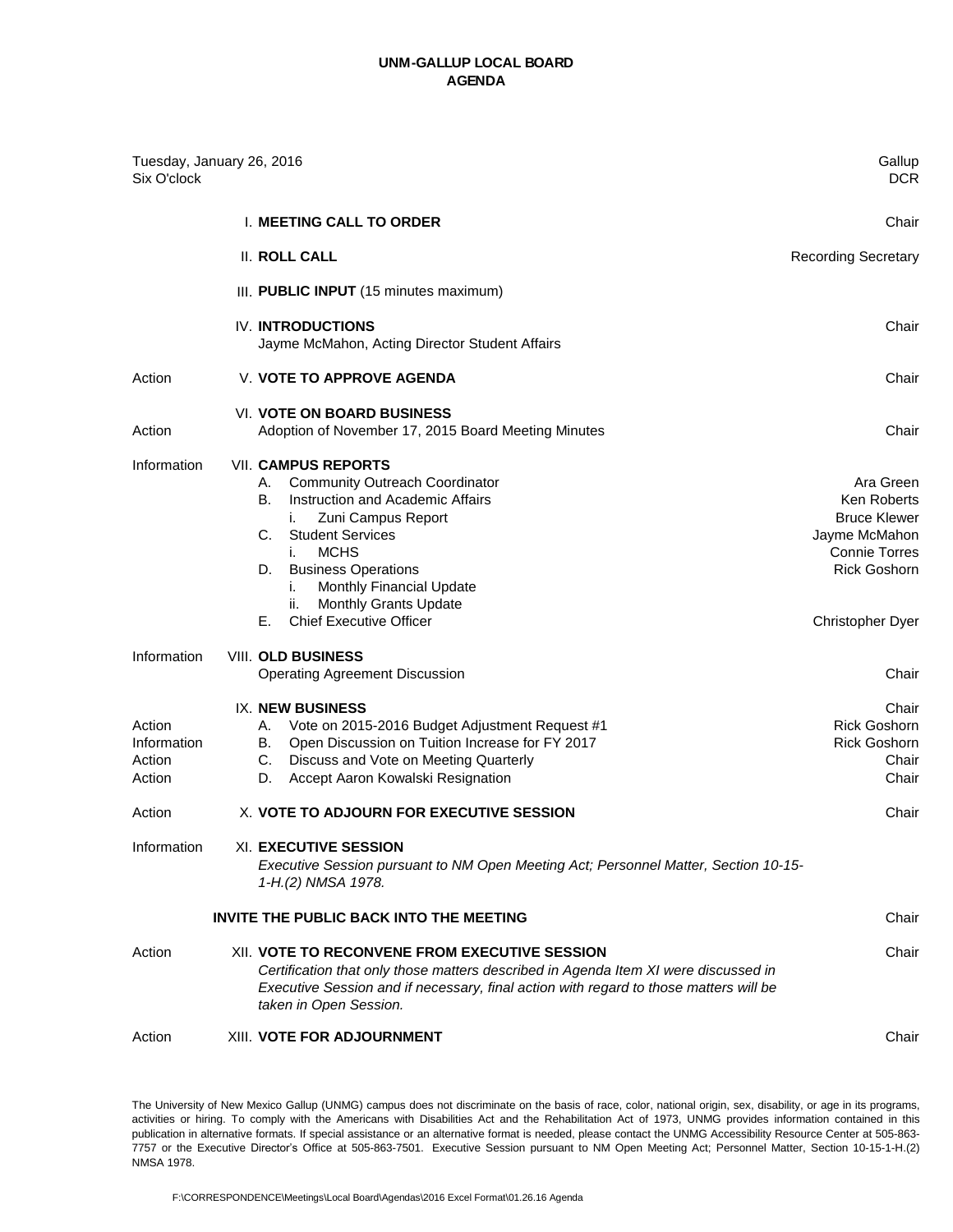| Six O'clock                               | Tuesday, February 23, 2016                                                                                                                                                                                                    | Gallup<br><b>DCR</b>                                         |
|-------------------------------------------|-------------------------------------------------------------------------------------------------------------------------------------------------------------------------------------------------------------------------------|--------------------------------------------------------------|
|                                           | <b>I. MEETING CALL TO ORDER</b>                                                                                                                                                                                               | Chair                                                        |
|                                           | <b>II. ROLL CALL</b>                                                                                                                                                                                                          | <b>Recording Secretary</b>                                   |
|                                           | III. PUBLIC INPUT (15 minutes maximum)                                                                                                                                                                                        |                                                              |
|                                           | <b>IV. INTRODUCTIONS</b>                                                                                                                                                                                                      | Chair                                                        |
| Action                                    | <b>V. VOTE TO APPROVE AGENDA</b>                                                                                                                                                                                              | Chair                                                        |
| Action                                    | <b>VI. VOTE ON BOARD BUSINESS</b><br>Adoption of January 26, 2016 Board Meeting Minutes                                                                                                                                       | Chair                                                        |
| Information                               | <b>VIII. OLD BUSINESS</b><br><b>Operating Agreement Discussion</b>                                                                                                                                                            | Chair                                                        |
| Action<br>Action<br>Information<br>Action | IX. NEW BUSINESS<br>Appointment of Position 1 Board Member<br>А.<br>Discussion and Vote on Tuition Increase for FY 2017<br>В.<br>Discuss Advisory Board Budget Committee<br>C.<br>Discuss and Vote on Meeting Quarterly<br>D. | Chair<br><b>Rick Goshorn</b><br><b>Rick Goshorn</b><br>Chair |
| Action                                    | XIII. VOTE FOR ADJOURNMENT                                                                                                                                                                                                    | Chair                                                        |

The University of New Mexico Gallup (UNMG) campus does not discriminate on the basis of race, color, national origin, sex, disability, or age in its programs, activities or hiring. To comply with the Americans with Disabilities Act and the Rehabilitation Act of 1973, UNMG provides information contained in this publication in alternative formats. If special assistance or an alternative format is needed, please contact the UNMG Accessibility Resource Center at 505-863-7757 or the Executive Director's Office at 505-863-7501. Executive Session pursuant to NM Open Meeting Act; Personnel Matter, Section 10-15-1-H.(2) NMSA 1978.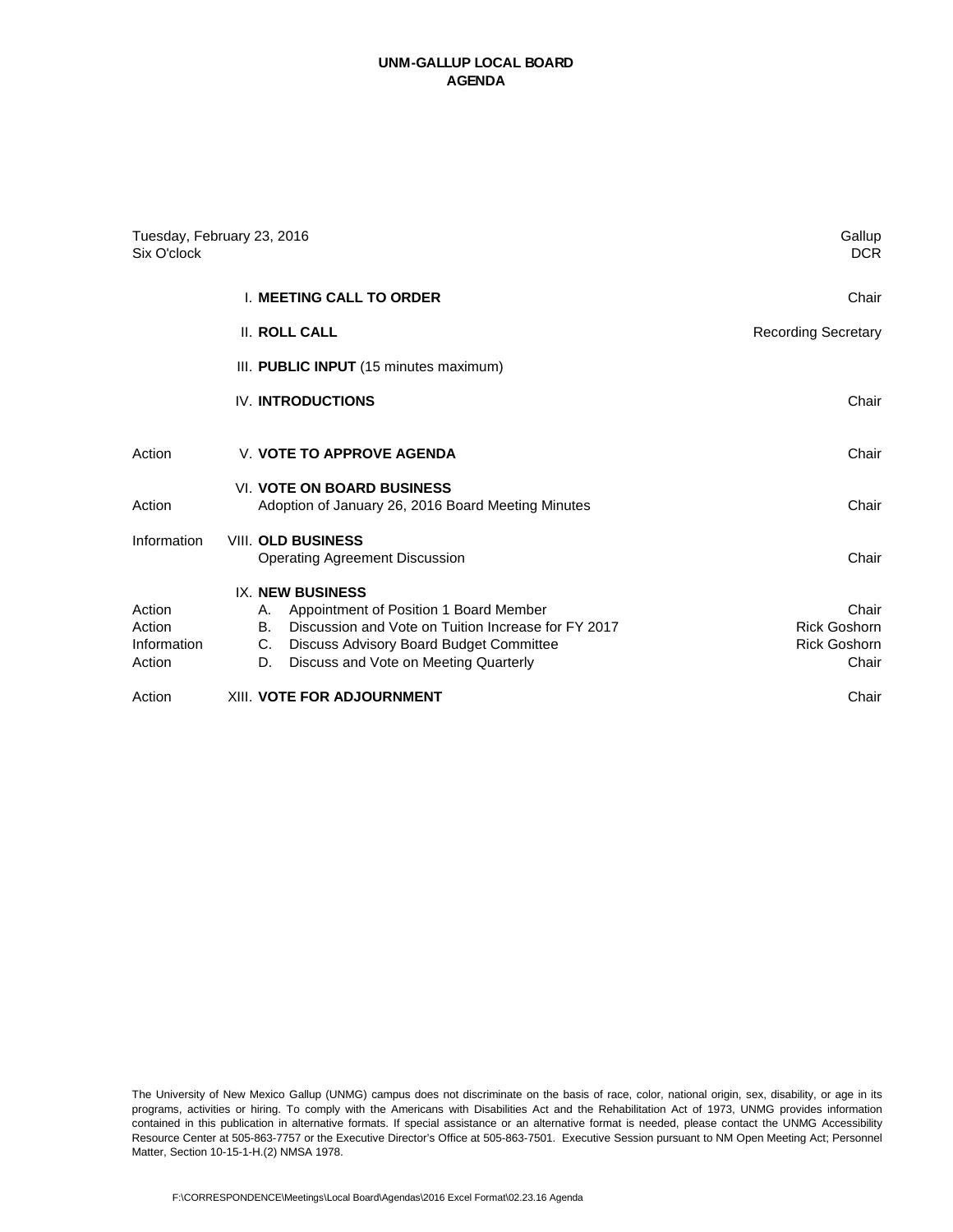| Tuesday, March 1, 2016<br>Six O'clock          |                                                                                                                                                                                                                                | Gallup<br><b>DCR</b>                                  |
|------------------------------------------------|--------------------------------------------------------------------------------------------------------------------------------------------------------------------------------------------------------------------------------|-------------------------------------------------------|
|                                                | I. MEETING CALL TO ORDER                                                                                                                                                                                                       | Chair                                                 |
|                                                | <b>II. ROLL CALL</b>                                                                                                                                                                                                           | <b>Recording Secretary</b>                            |
|                                                | III. PUBLIC INPUT (15 minutes maximum)                                                                                                                                                                                         |                                                       |
|                                                | IV. INTRODUCTIONS<br>None                                                                                                                                                                                                      | Chair                                                 |
| Action                                         | <b>V. VOTE TO APPROVE AGENDA</b>                                                                                                                                                                                               | Chair                                                 |
| Action                                         | <b>VI. VOTE ON BOARD BUSINESS</b><br>Adoption of January 26, 2016 Board Meeting Minutes                                                                                                                                        | Chair                                                 |
| Information                                    | <b>VIII. OLD BUSINESS</b><br><b>Operating Agreement Discussion</b>                                                                                                                                                             | Chair                                                 |
| Information<br>Action<br>Information<br>Action | IX. NEW BUSINESS<br>Appointment of Position 1 Board Member<br>A.<br>B. Discussion and Vote on Tuition Increase for FY 2017<br>C. Discuss Advisory Board Budget Committee<br>Discuss and Vote on Meeting Quarterly & Time<br>D. | Chair<br><b>Rick Goshorn</b><br>Rick Goshorn<br>Chair |
| Action                                         | XIII. VOTE FOR ADJOURNMENT                                                                                                                                                                                                     | Chair                                                 |

The University of New Mexico Gallup (UNMG) campus does not discriminate on the basis of race, color, national origin, sex, disability, or age in its programs, activities or hiring. To comply with the Americans with Disabilities Act and the Rehabilitation Act of 1973, UNMG provides information contained in this publication in alternative formats. If special assistance or an alternative format is needed, please contact the UNMG Accessibility Resource Center at 505-863- 7757 or the Executive Director's Office at 505-863-7501. Executive Session pursuant to NM Open Meeting Act; Personnel Matter, Section 10-15-1-H.(2) NMSA 1978.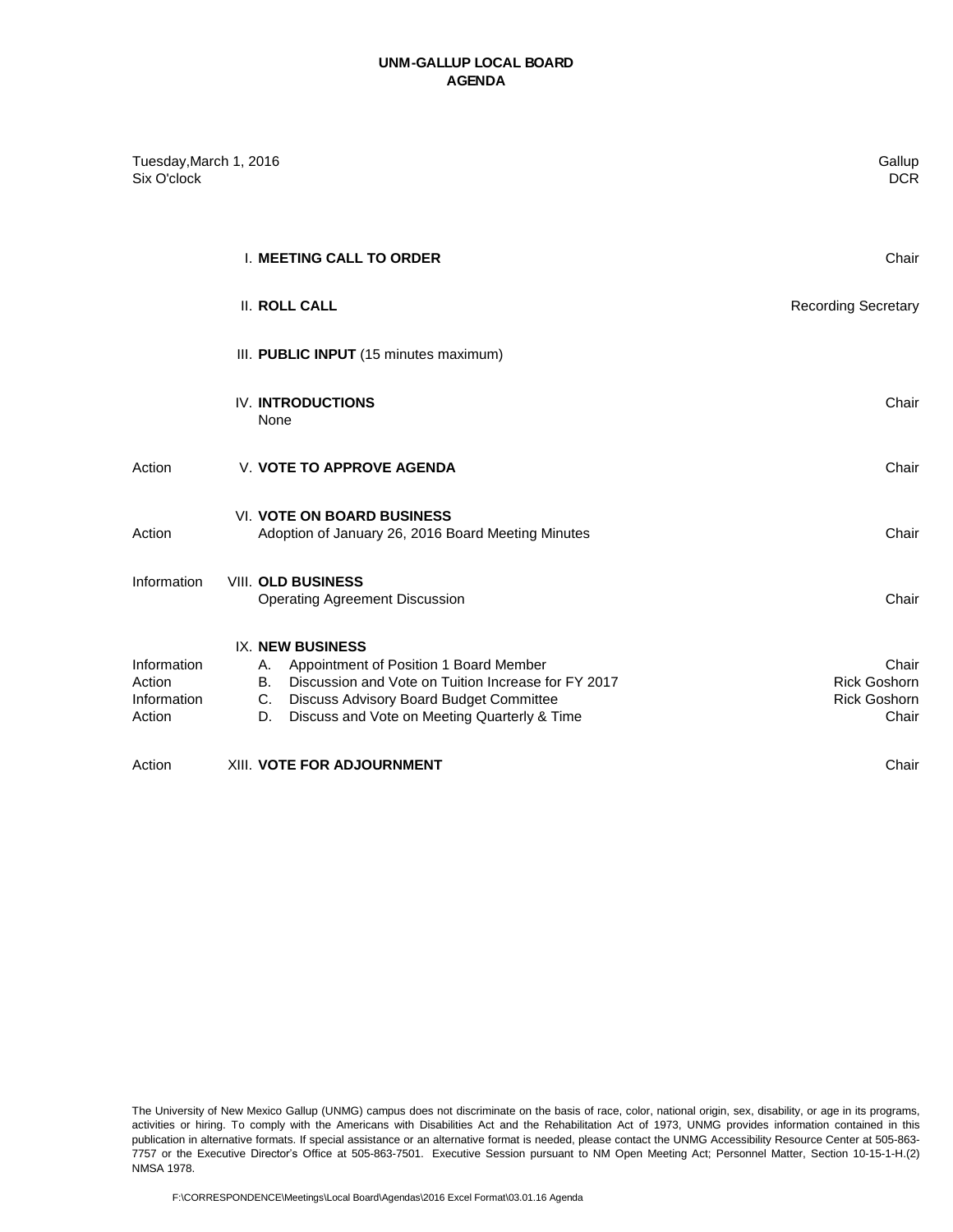Tuesday, April 5, 2016 Gallup Contract Contract Contract Contract Contract Contract Contract Contract Contract Contract Contract Contract Contract Contract Contract Contract Contract Contract Contract Contract Contract Con 1:00 PM DCR **I. MEETING CALL TO ORDER CHAIRS AND THE SECOND CONSTRUCT OF A SECOND CONSTRUCT OF A SECOND CHAIR II. ROLL CALL CALL RECORDING THE SECRETARY CONSUMING THE SECRETARY RECORDING SECRETARY <b>RECORDING SECRETARY** III. **PUBLIC INPUT** (15 minutes maximum) IV. **INTRODUCTIONS** Chair A. Cynthia Sanders, Magistrate Judge City of Gallup B. Priscilla Smith, Community Member V. **OATH OF OFFICE V. OATH OF OFFICE** A. Priscilla Smith, Position 1 Action **VI. VOTE TO APPROVE AGENDA** Chair Chair Chair Chair Chair Chair Chair Chair Chair Chair Chair Chair Chair VII. **VOTE ON BOARD BUSINESS** Action **Adoption of March 1, 2016 Board Meeting Minutes** Chair Chair Chair Information VIII. **OLD BUSINESS Operating Agreement Discussion Chair** Chair Chair Chair Chair Chair Chair Chair Chair Chair Chair Chair Chair Chair Chair Chair Chair Chair Chair Chair Chair Chair Chair Chair Chair Chair Chair Chair Chair Chair Chair Cha IX. **NEW BUSINESS** Information A. Former Board Member Recognition Chair Information B. Special Events Fund Raising Chair Chair Chair Chair Chair Chair Action **C.** Discuss & Vote on FY 2016-2017 UNMG Budget Rick Goshorn Rick Goshorn Action **D.** Election 2016-2017 Board Officers **Chair** Chair Chair Chair Action **X. VOTE TO ADJOURN FOR EXECUTIVE SESSION** Secretary Secretary Information XI. **EXECUTIVE SESSION INVITE THE PUBLIC BACK INTO THE MEETING Chair Chair** Chair Action XII. **VOTE TO RECONVENE FROM EXECUTIVE SESSION** Chair Action XIII. **VOTE FOR ADJOURNMENT** Chair *Executive Session pursuant to NM Open Meeting Act; Acquisition or Disposal of Real Property, Section 10-15-1-H.(8), NMSA 1978. Certification that only those matters described in Agenda Item XI were discussed in Executive Session and if necessary, final action with regard to those matters will be taken in Open Session.*

The University of New Mexico Gallup (UNMG) campus does not discriminate on the basis of race, color, national origin, sex, disability, or age in its programs, activities or hiring. To comply with the Americans with Disabilities Act and the Rehabilitation Act of 1973, UNMG provides information contained in this publication in alternative formats. If special assistance or an alternative format is needed, please contact the UNMG Accessibility Resource Center at 505-863-7757 or the Executive Director's Office at 505-863-7501. Executive Session pursuant to NM Open Meeting Act; Acquisition or Disposal of Real Property, Section 10-15-1-H.(8), NMSA 1978.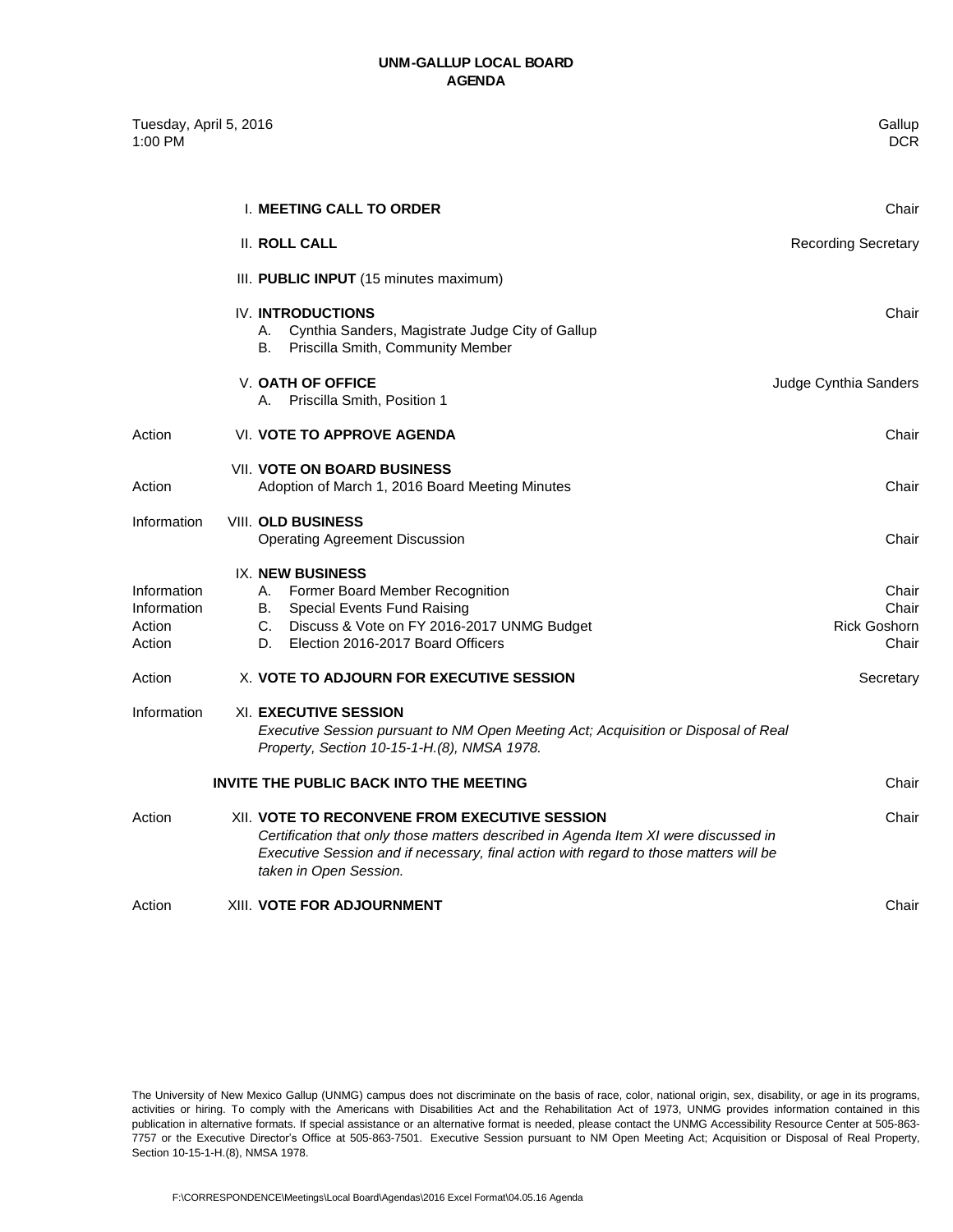Tuesday, May 24, 2016 **Gallup** Control of the Callup Control of the Callup Control of the Callup Control of the Callup Control of the Control of the Control of the Control of the Control of the Control of the Control of th 1:00 PM DCR

|                       | <b>I. MEETING CALL TO ORDER</b>                                                                                                                                                                                                                                                 | Chair                                                                                                         |
|-----------------------|---------------------------------------------------------------------------------------------------------------------------------------------------------------------------------------------------------------------------------------------------------------------------------|---------------------------------------------------------------------------------------------------------------|
|                       | <b>II. ROLL CALL</b>                                                                                                                                                                                                                                                            | <b>Recording Secretary</b>                                                                                    |
|                       | III. PUBLIC INPUT (15 minutes maximum)                                                                                                                                                                                                                                          |                                                                                                               |
|                       | <b>IV. INTRODUCTIONS</b><br>None                                                                                                                                                                                                                                                | Chair                                                                                                         |
| Action                | <b>V. VOTE TO APPROVE AGENDA</b>                                                                                                                                                                                                                                                | Chair                                                                                                         |
| Action                | <b>VI. VOTE ON BOARD BUSINESS</b><br>Adoption of April 5, 2016 Board Meeting Minutes                                                                                                                                                                                            | Chair                                                                                                         |
|                       | <b>VII. CAMPUS REPORTS</b><br>Instruction and Academic Affairs<br>А.<br><b>Student Services</b><br><b>B.</b><br><b>MCHS</b><br>i.<br><b>Business Operations</b><br>C.<br>Monthly Financial Update<br>i.<br>Monthly Grants Update<br>ii.<br><b>Chief Executive Officer</b><br>D. | <b>Ken Roberts</b><br>Jayme McMahon<br><b>Connie Torres</b><br><b>Rick Goshorn</b><br><b>Christopher Dyer</b> |
| Information           | <b>VIII. OLD BUSINESS</b><br><b>Operating Agreement Discussion</b>                                                                                                                                                                                                              | Chair                                                                                                         |
| Information<br>Action | IX. NEW BUSINESS<br>A. Capital Projects<br>NMHED Budget Adjustment Request (BAR)<br>В.                                                                                                                                                                                          | <b>Rick Goshorn</b><br><b>Rick Goshorn</b>                                                                    |
| Action                | X. VOTE FOR ADJOURNMENT                                                                                                                                                                                                                                                         | Chair                                                                                                         |

The University of New Mexico Gallup (UNMG) campus does not discriminate on the basis of race, color, national origin, sex, disability, or age in its programs, activities or hiring. To comply with the Americans with Disabilities Act and the Rehabilitation Act of 1973, UNMG provides information contained in this publication in alternative formats. If special assistance or an alternative format is needed, please contact the UNMG Accessibility Resource Center at 505-863- 7757 or the Executive Director's Office at 505-863-7501. Executive Session pursuant to NM Open Meeting Act; Acquisition or Disposal of Real Property, Section 10-15-1-H.(8), NMSA 1978.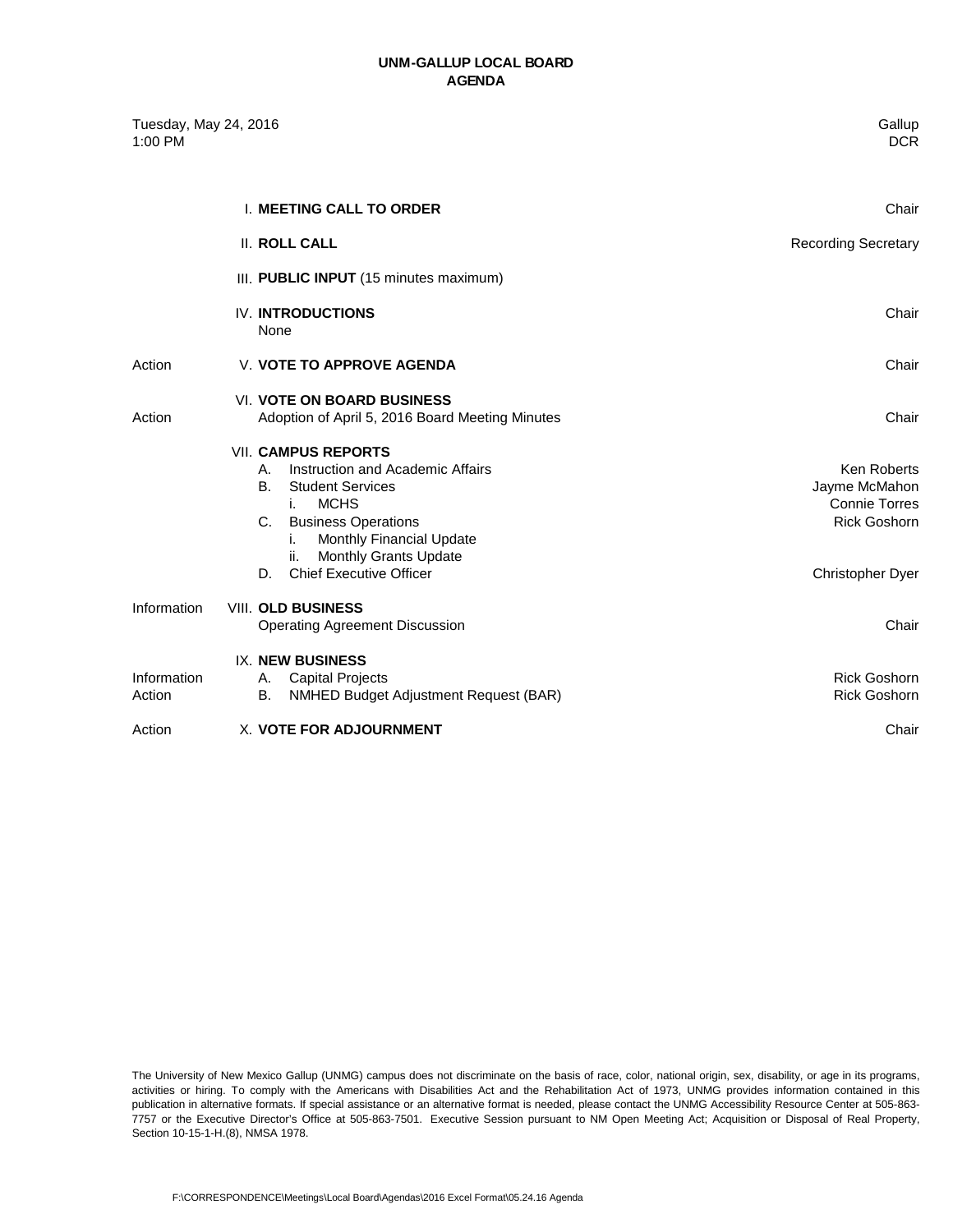### **UNM-GALLUP LOCAL BOARD RETREAT AGENDA**

|       | Wednesday, July 20, 2016<br>10:000 am - 3:00 pm                                                                                                                                                                         | Gallup<br><b>DCR</b>                                 |
|-------|-------------------------------------------------------------------------------------------------------------------------------------------------------------------------------------------------------------------------|------------------------------------------------------|
|       | 10:00 MEETING CALL TO ORDER                                                                                                                                                                                             | Chair                                                |
|       | <b>ROLL CALL</b>                                                                                                                                                                                                        | <b>Recording Secretary</b>                           |
|       | 11:35 VOTE TO APPROVE AGENDA                                                                                                                                                                                            | Chair                                                |
| 11:38 | <b>BOARD TRAINING</b><br><b>Review of NMHED Priorities</b><br>$a_{-}$<br>Barbara Dameron, Secretary HED, Visit Scheduled<br>b.<br><b>Advisory Board Responsibilities</b><br>C.<br>Institutional Updates 2016-2017<br>d. | Chris Dyer<br>Chris Dyer<br>Chris Dyer<br>Chris Dyer |
| 4:00  | <b>REVIEWS</b><br><b>Operating Agreement</b><br>a.<br><b>Local Board Ethics</b><br>b.<br>Local Board By-Laws<br>c.<br>2015-2016 Board Meeting Schedule and Retreat Dates<br>d.                                          | Chair                                                |
| 4:30  | <b>VOTE TO ADJOURN</b>                                                                                                                                                                                                  | Chair                                                |

The University of New Mexico Gallup (UNMG) campus does not discriminate on the basis of race, color, national origin, sex, disability, or age in its programs, activities or hiring. To comply with the Americans with Disabilities Act and the Rehabilitation Act of 1973, UNMG provides information contained in this publication in alternative formats. If special assistance or an alternative format is needed, please contact the UNMG Accessibility Resource Center at 505-863- 7757 or the Executive Director's Office at 505-863-7501. Executive Session pursuant to NM Open Meeting Act; Acquisition or Disposal of Real Property, Section 10-15-1-H.(8), NMSA 1978.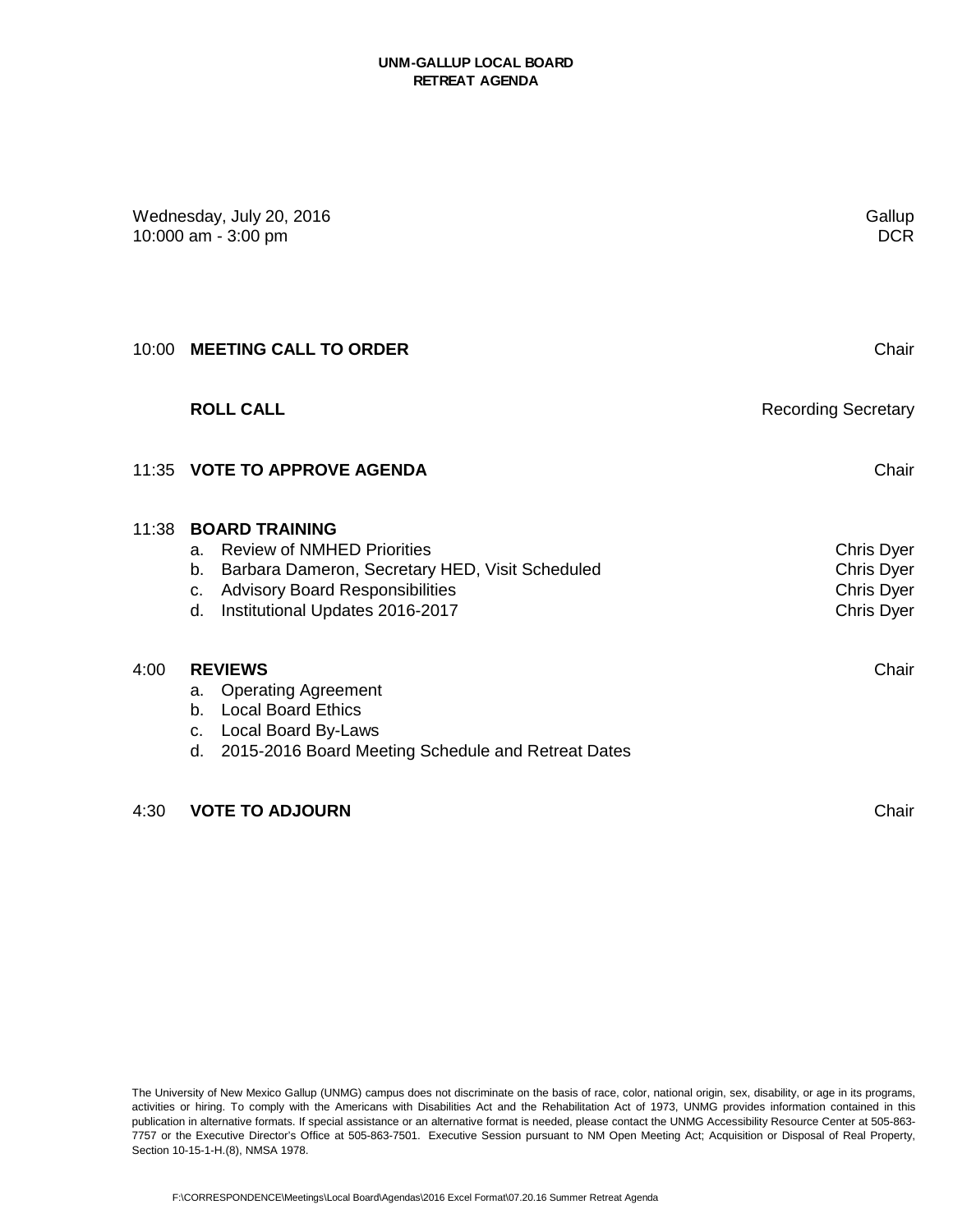| Tuesday, August 30, 2016<br>One O'clock |                                                                                                                                                                                                                                                                                                                   | Gallup<br><b>DCR</b>                                                 |
|-----------------------------------------|-------------------------------------------------------------------------------------------------------------------------------------------------------------------------------------------------------------------------------------------------------------------------------------------------------------------|----------------------------------------------------------------------|
|                                         | <b>I. MEETING CALL TO ORDER</b>                                                                                                                                                                                                                                                                                   | Chair                                                                |
|                                         | <b>II. ROLL CALL</b>                                                                                                                                                                                                                                                                                              | <b>Recording Secretary</b>                                           |
|                                         | III. PUBLIC INPUT (15 minutes maximum)                                                                                                                                                                                                                                                                            |                                                                      |
|                                         | <b>IV. INTRODUCTIONS</b><br>John Archuleta, Sr. Vice President, George K. Baum & Company<br>А.<br>Kamala Sharma, Professor of Chemistry<br>В.                                                                                                                                                                     | Chair                                                                |
| Action                                  | <b>V. VOTE TO APPROVE AGENDA</b>                                                                                                                                                                                                                                                                                  | Chair                                                                |
| Action<br>Action                        | <b>VI. VOTE ON BOARD BUSINESS</b><br>Adoption of May 24, 2016 Board Meeting Minutes<br>А.<br>Adoption of July 20, 2016 Board Retreat Minutes<br>В.                                                                                                                                                                | Chair<br>Chair                                                       |
| Action<br>Action<br>Action<br>Action    | <b>VII. NEW BUSINESS</b><br>Vote to Approve 2009 GO Bond Escrow Agreement<br>А.<br>В.<br>Vote to Approve Bond Defeasance Resolution<br>Vote to Approve Open Meetings Resolution<br>C.<br>Vote to Approve Local Board Code of Ethics<br>D.<br>Е.<br>Review and Discuss Board By-Laws<br>F.<br><b>Budget Review</b> | John Archuleta<br>John Archuleta<br>Chair<br>Chair<br>Chair<br>Chair |
|                                         | <b>VIII. BOARD EDUCATION</b><br><b>Bridge Program</b>                                                                                                                                                                                                                                                             | Kamala Sharma & Student                                              |

**IX. VOTE FOR ADJOURNMENT Chair** Chair **Chair** Chair **Chair** Chair **Chair** Chair **Chair** 

If you are an individual with a disability who is in need of a reader, amplifier, qualified language interpreter, or any other form of auxiliary aid or service to attend or participate in the meeting, please contact the Executive Director's Office (505-863-7501) as soon as possible. Public documents, including the agenda and minutes, can be provided in various accessible formats. Please contact the Executive Director's Office if a summary or other type of accessible format is needed.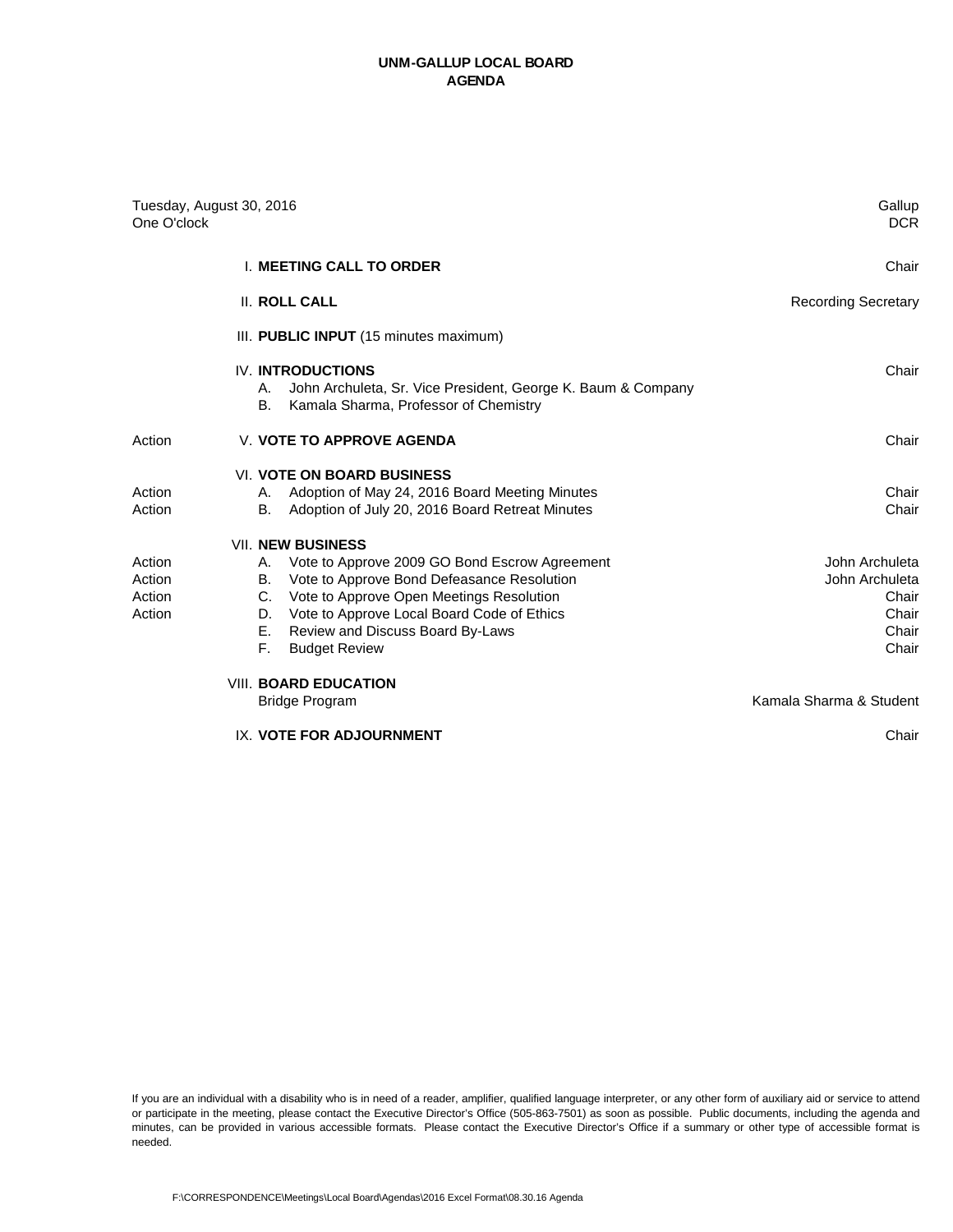| Monday, October 17, 2016<br>One Thirty O'clock PM |                                                                  | Gallup<br><b>DCR</b> |
|---------------------------------------------------|------------------------------------------------------------------|----------------------|
|                                                   | <b>I. MEETING CALL TO ORDER</b>                                  | Chair                |
|                                                   | <b>II. ROLL CALL</b>                                             | Recording Secretary  |
|                                                   | III. PUBLIC INPUT (15 minutes maximum)                           |                      |
|                                                   | <b>IV. INTRODUCTIONS</b>                                         | Chair                |
| Action                                            | <b>V. VOTE TO APPROVE AGENDA</b>                                 | Chair                |
| Action                                            | <b>VI. NEW BUSINESS</b><br>Vote to Approve Mil Levy Continuation | Chair                |
| Action                                            | <b>VII. VOTE FOR ADJOURNMENT</b>                                 | Chair                |

If you are an individual with a disability who is in need of a reader, amplifier, qualified language interpreter, or any other form of auxiliary aid or service to attend<br>or participate in the meeting, please contact the Ex minutes, can be provided in various accessible formats. Please contact the Executive Director's Office if a summary or other type of accessible format is needed.